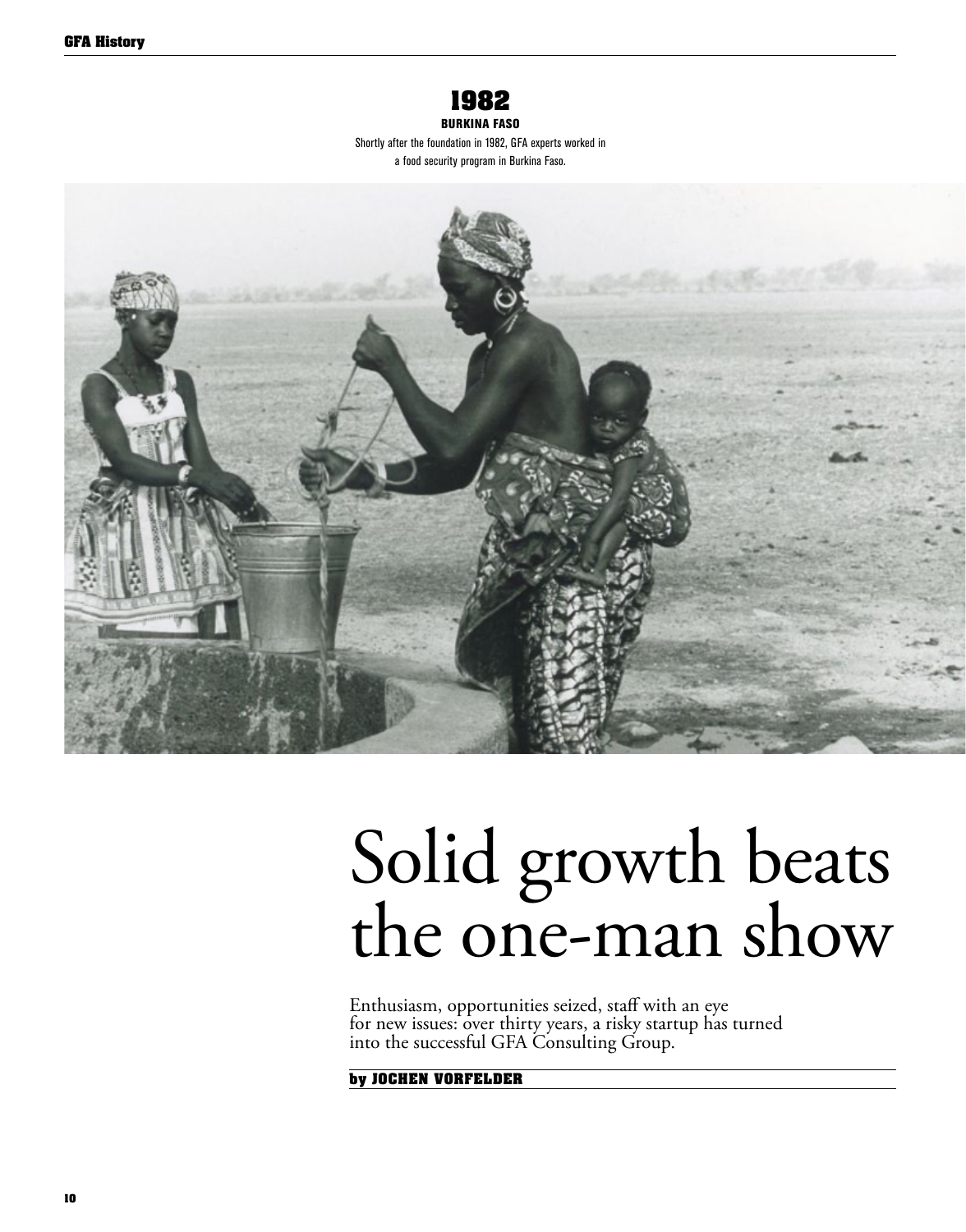

Iraq Post-conflict assignment: GFA engages in an EU project to support the Iraqi Ministry of Interior.





to chance. When, at the end of 1982, Hans Jahnke and Johannes Lagemann founded the Gesellschaft für Agrarprojekte in Übersee GFA, the two young agricultural economists may have had a business idea, but they had no real plan: "We were convinced", says Johannes Lagemann today, "that, given our practical experience, our management expertise and our analytical skills, we would have a chance on the market. We were really enthusiastic, but

We didn't really know how to run a company."<br>
More cautious contemporaries, on looking more closely at the facts, would have<br>
advised the entrepreneurs-to-be not to esta-<br>
blish a consultancy firm. In Germany in the<br>
eight More cautious contemporaries, on looking more closely at the facts, would have advised the entrepreneurs-to-be not to establish a consultancy firm. In Germany in the eighties, private consultancy business in the field of development cooperation was in the hands of just a few companies, all of whom worked for GTZ and KfW. It was difficult to get a foothold in this area. In the first three years, Lagemann, Jahnke and the first employees of GFA were only commissioned with short-term assignments involving studies and evaluations.

> It was not until 1985 that the company won the first tender to implement a project of its own: "The improvement of animal husbandry in the semi-arid region of Yatenga in northern Burkina Faso, which was still called Upper Volta at that time. That was our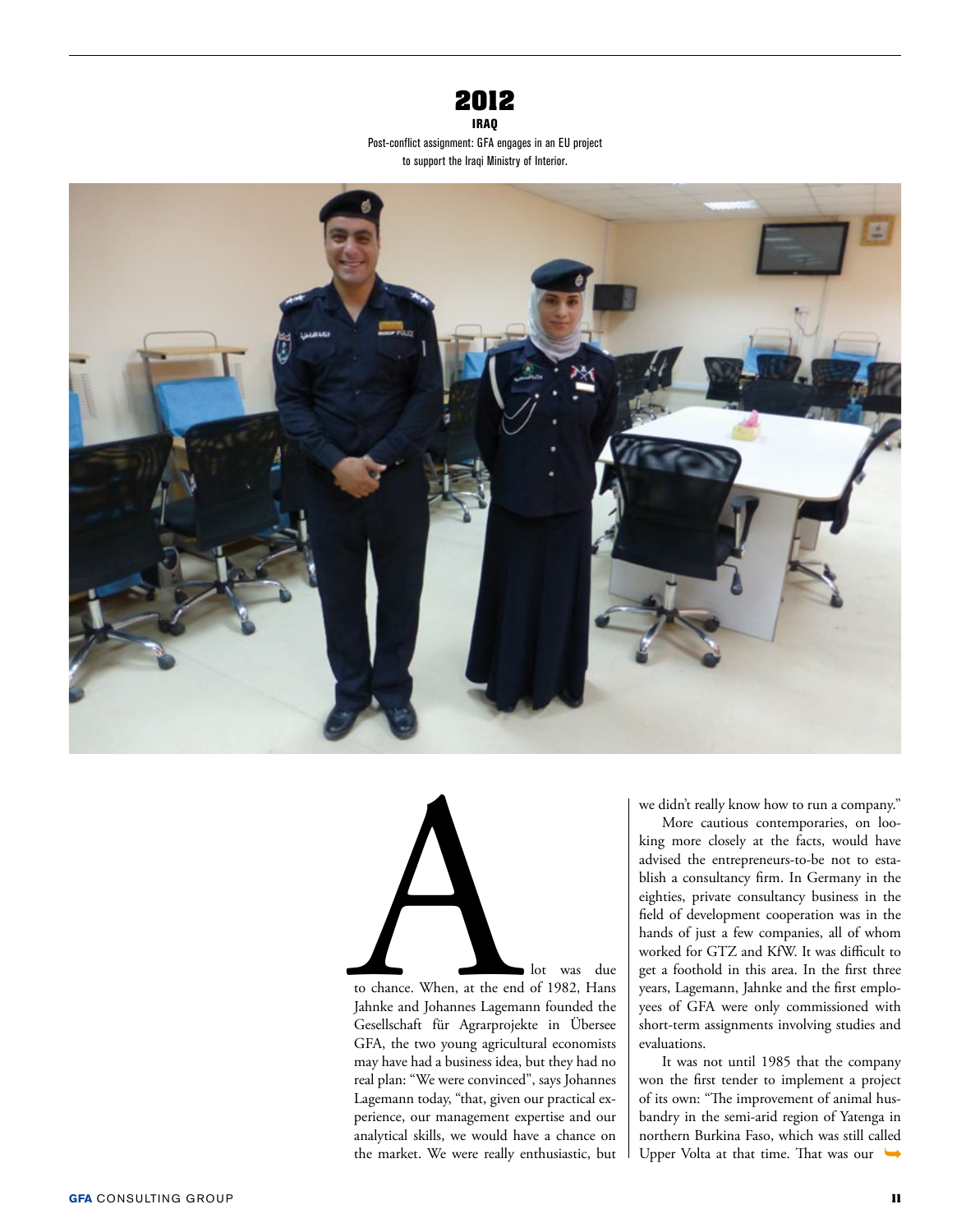### **one of us**

#### **joachim G romotka** *Head of GFA MEDICA, the Health & HIV/AIDS Department, Hamburg*

**I signed my first freelance contract with GFA on 9 September, 1984. At that time I was fresh out of university with an economics master degree; today I've been with the company longer than any other employee.** 

**I signed on with Hans Jahnke at the first office in Duvenstedt. He was desperately seeking an employee for an impact study in six African countries. He asked me, "Gromotka, can you handle this?"** 



**And I replied, "Of course!" Actually, I hardly had a clue what he was talking about or what was in store for me.**

**I worked 20 out of the next 28 years in Africa and Asia, first as an assistant young professional, then as a long-term expert and an expert in short-term assignments, and finally as a team leader. Now I'm here at our head offices as the health department head.** 

**So I took the stereotype, ideal career path at GFA: from a young professional to managing team leaders. GFA's objectives, giving good people a chance and building long-term relationships with them, are reflected in my professional life.** 

later also with new donors like the American MCC," says Günter Schmidt, who started at the company as the Head of the Bonn Office and later became one of the CEOs of GFA Consulting Group.

In the rapid growth phase following the end of the Cold War and before the turn of the millennium, the regional and thematic expansion was pushed forward – with seasoned staff, joined by new employees who brought with them specific local expertise and a good sense for new issues. "Ernst Küster, for example, was an expert on Indonesia like Klaus Altemeier. When Ernst came, he was so thrilled by new concepts in forestry in Asia, that GFA couldn't get away from it," Bernhard Riggers recalls. In Vietnam, GFA set up over a dozen forestry projects in the mid-nineties, some of which are still being supported today.

Through the continuous paradigm shifts and new development issues in international cooperation, additional areas of work were also opening up all the time for GFA. "As a result of the global awareness of our responsibilities for the environment and international climate policies, resource management and environmental protection has become significantly more important. In many projects and programs that we're currently involved in," says Christoph Schaefer-Kehnert, "sustainability is the pivotal orientation point around which things revolve."

Schaefer-Kehnert has worked for the company for over twenty years. As one of the first department heads at GFA, he was responsible for "Eastern and Southern Africa". Today he is responsible for the strategic direction of the company, together with the two other CEOs of GFA Consulting Group. "Nevertheless, the challenges in the traditional areas have not gone away. Important issues like health and education and urgent problems like hunger and poverty will not be solved globally in the foreseeable future."

GFA's development from a specialist agricultural consultancy into a medium-sized,

first project, funded by the EU," recalls Bernhard Riggers, who worked for GFA from the mid-eighties and introduced the first computerized accounting system. "Between 1986 and 1988, things really took off. We were awarded long-term projects by what was then the GTZ, mainly in the field of agriculture and irrigation."

With these first successes on the market and a balance sheet in the black, GFA had mastered its development phase: the newcomer had largely made a name for itself through its contracts. At the same time, the company had reached a point where it had to chart its future course: "In the consultancy business, you can only establish yourself in the long term by pursuing one of two paths", says Nico van Tienhoven, who joined GFA at the beginning of the nineties. "Either you settle for the traditional one-man show, establish a good name for yourself and then enjoy a good living, or you have to grow continuously and become real big quite fast."

In van Tienhoven's view, it is the initial growth phase, above all, that is dangerous for a new company. In other words, the period in which a functioning office with one or two dozen staff becomes essential and the corresponding overhead costs have to be paid. If you are then dependent on one or two clients and projects suddenly dry up, van Tienhoven says, "the sky can very quickly darken". GFA opted for rapid growth.

An opportunity arose through the unexpected fall of the Iron Curtain. The breakup of the Soviet Union, the founding of the CIS states and German reunification opened up entirely new business areas. Advice for ailing agricultural cooperatives and adapting socialist economies to the free market went far beyond the company's core business, which to that point had mainly focused on agriculture: diversification, economic consultancy and project management became the task of the hour for GFA starting in the early nineties. Within a few years, other firms were set up alongside GFA Agrar, such as GFA International Management Consulting, GFA Umwelt and GFA MEDICA. The experts sent out from Hamburg-Volksdorf no longer traveled exclusively to Latin America and Africa, but suddenly to Russia, Moldova and the Caucasus too. "We opened up new markets and started to work directly with German ministries and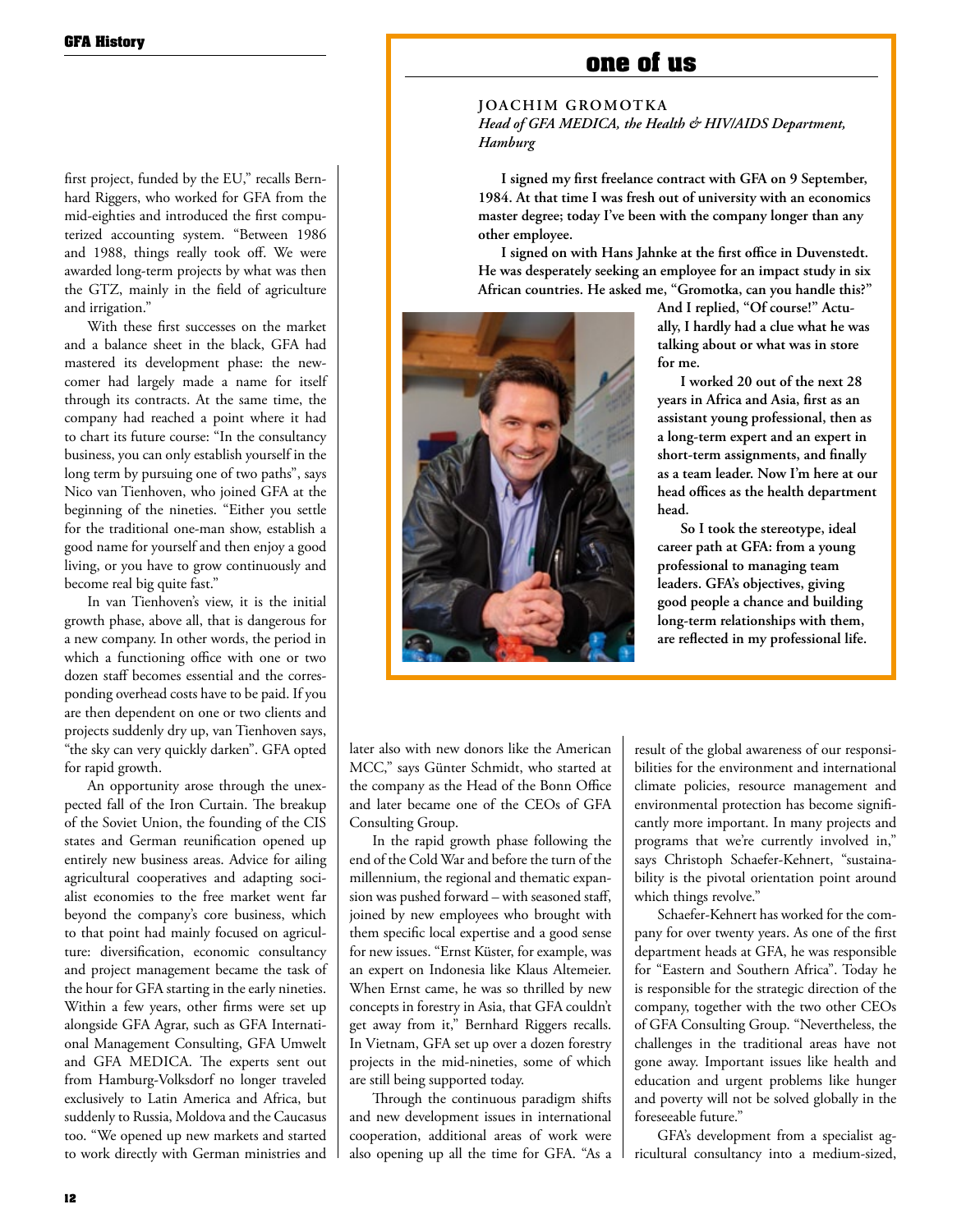

After six years in the first office in Duvenstedt, GFA moved to new premises in Hamburg-Volksdorf.

broad-based management consultancy company is not only due to an expansion of issues and regions it deals with, but also to a successful internal reorganization. In 2000, GFA merged with Hamburg-based Luso Consult. At a stroke, a significant number of ongoing projects, new topics and new staff were added, along with the inevitable problems of integration. "We suddenly had new staff who were used to very different procedures and processes. And we at the old GFA were not prepared at short notice to integrate two dozen staff properly," recalls Heiko Weißleder. As CEO of GFA, Heiko Weißleder today is responsible for business processes and quality management. "It took a while for us to come to terms with this sudden change and increase in size."

When Johannes Lagemann retired from the operational business in December 2008 and moved to the supervisory board of GFA, the company had put successful change management in place. Internal procedures were standardized and efficiently organized; the range of services offered to the outside world was coherent and diversified. The new Water & Sanitation Unit – and with it, to some extent, a return to classical engineering expertise – was added. In the certification area, GFA succeeded in reaching other customers beyond the traditional DC clients. The Forest Investment Unit is also working for a new, private business clientele.

"These are still exciting times at GFA and that's particularly true again at the moment", is how Klaus Altemeier, the third CEO of the Consulting Group, sizes up the current position. "We are always working in a political context that we cannot influence but that sometimes causes us real headaches. Examples are Afghanistan, Iraq, the Arab Spring in North Africa, drugs crime in Central America, and now Mali. Our staff today frequently work in fragile post-conflict situations."

At the same time, in terms of development policy and issues, a lot is changing. For example, the approach taken in many projects to support trade as a driving force for development and treating small farmers as local entrepreneurs is very promising. "Green economy" projects, such as in Burkina Faso together with the GIZ, are also seen as pioneering and positive. So everything is on the right track? "Traditionally, we are optimists at GFA," says Klaus Altemeier and smiles. ٠



#### **FACTS: FIRST OFFICE IN HAMBURG-DUVENSTEDT**

Since the beginning of the eighties, Hans Jahnke and Johannes Lagemann, who met while both attending the University of Hohenheim, had been in intensive contact. Since graduation, both had worked for a number of years in international projects and both shared a common desire to set up their own consulting firm.

International cooperation was about to undergo a fundamental change: "In the seventies, the German agricultural experts were mainly agronomists with practical farming experience operating as advisors to farmers and/or managing so-called demonstration farms," notes Johannes Lagemann. "They were walking around the countryside with tans. But times were changing; a paradigm shift was taking place in international cooperation."

Jahnke and Lagemann were likewise practical people, but with detailed agricultural and economic expertise. They had experiences in project planning, in evaluation, with organizational analysis and cost/benefit calculations. They were thinking outside of the agricultural box.

The founding partners were convinced that there would be a demand for these qualifications over the coming years. In 1982, they co-founded GFA (Gesellschaft für Agrarprojekte in Übersee); their first offices were ready in late 1982.

They were located in Hamburg-Duvenstedt, on Jahnke's father-in-law's nursery. He had converted an empty pigpen and garage into offices. The young entrepreneurs Lagemann and Jahnke rented them at a favorable price. Until GFA moved to Hamburg-Volksdorf in 1988, the company was based in Duvenstedt.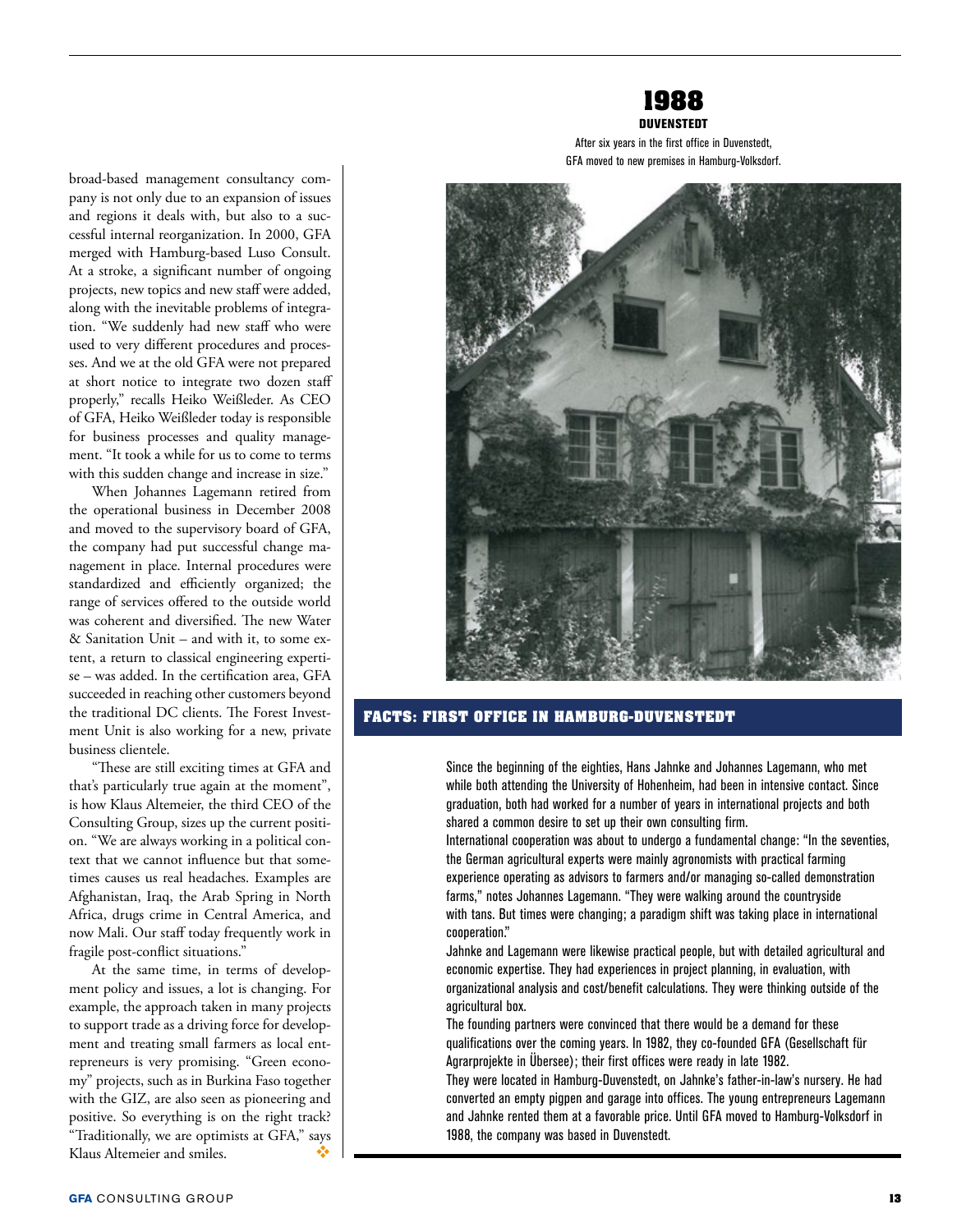

Dr Johannes Lagemann, one of the two founders of GFA (Gesellschaft für Agrarprojekte in Übersee)

At the beginning of the 1980s, capable consultants in the field of development cooperation had no difficulty in finding well-paid and secure jobs abroad. Johannes Lagemann and Hans Jahnke decided on a different option: **they founded GFA.** "think!" Magazine spoke to Johannes Lagemann about his motivation, the spirit of optimism at that time, and the systematics

of change management.

**? Mr Lagemann, at the beginning of the 1980s you were a much sought-after agricultural economist with experience working in Latin America and Africa. You got offers from GTZ, KfW and the World Bank. You could have had a well-paid, secure job, but you decided to set up a small consulting firm instead. Why would you do that?**

Those years were times of change, both politically and socially; Helmut Schmidt left, Helmut Kohl arrived. The ODA business in Germany was also going through changes. On the one hand, there were budget cuts, and it was neither desirable nor possible to go on as before. On the other hand, change was wanted; young people and fresh ideas suddenly had a chance to challenge the established players in new niches in the market.

Both my partner at that time and I were convinced that our work was meaningful. We enjoyed our work enormously, and I think you could say that we both loved what we were doing. Added to that, we both thought along commercial lines. Of course, we could have continued to draw up commissioned studies or to work as appointed experts in a semi-official status. But we found shaping and deciding things for ourselves and taking full responsibility, including all the financial risks, to be highly stimulating. We wanted to create opportunities and make the most of them. There's a reason why "Creating Opportunities" is one of the mission statements of GFA.

**? In retrospect, it looks as if there was a carefully planned strategy to develop GFA. Were there no surprises?**

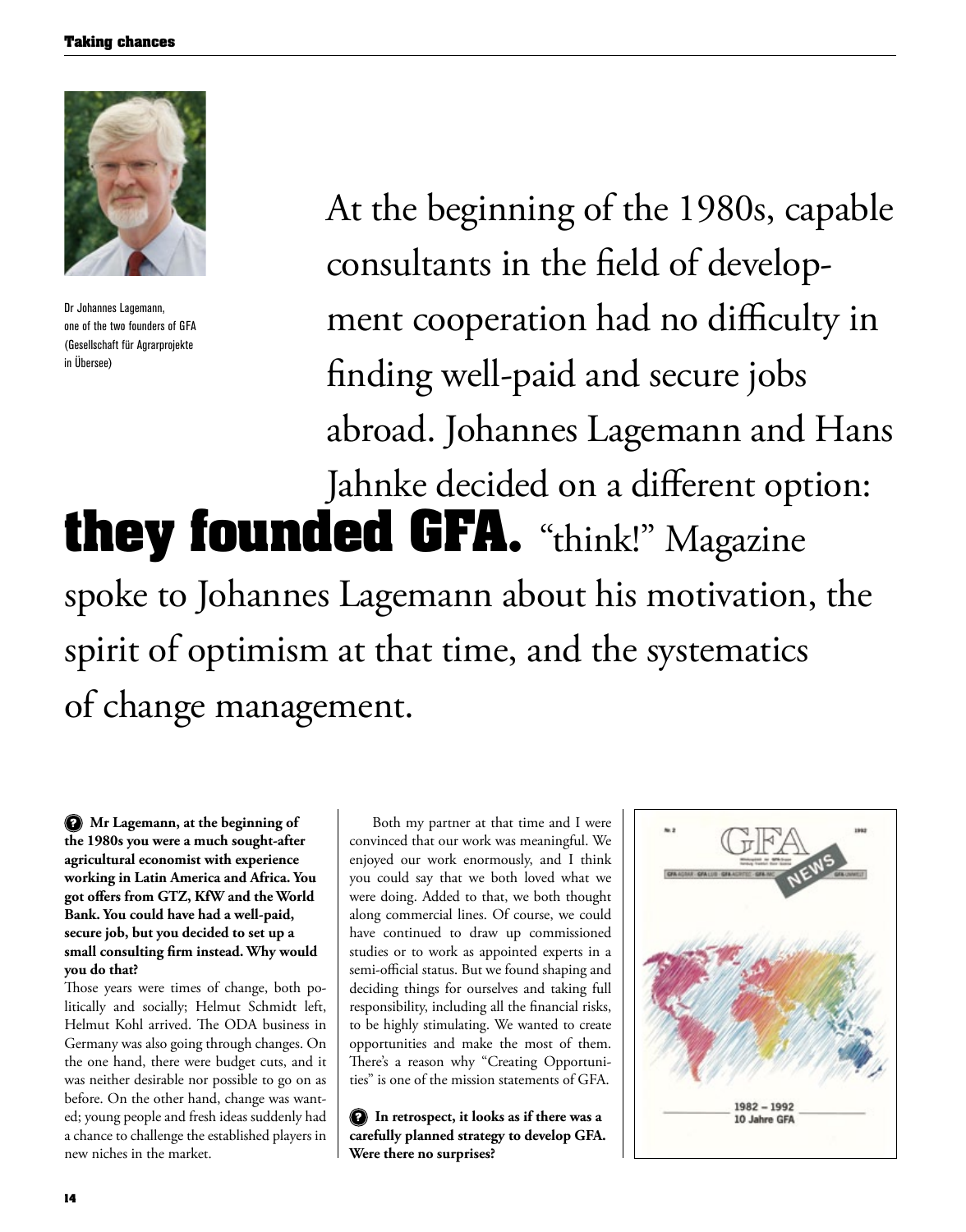Of course, there were setbacks, disappointments and wrong decisions down through the years. But there were more successes, be they strategic, personal or commercial. The crucial factor was having our finger firmly on the pulse of the times and reacting flexibly to changes in social and economic circumstances.

For example, we reacted very quickly to political change in Eastern Europe; as early as 1990, we began advising the first agricultural cooperatives on production technology and business management. The cooperatives had to adapt to the market and we helped them to do so. In a roundabout way, that was the start of GFA Management Consulting, the first step away from the agricultural and forestry sectors that for us were traditional in development cooperation. It is certainly true to say that all of the business in the East, which is so important for GFA, and not least our collaboration with the Federal Ministry of Food, Agriculture and Consumer Protection, which still continues today, came from those initial contacts in the former GDR.

**? In any case, it seems as if GFA's projects and activities in the CIS states and in Asia have shaped and even changed the company significantly over recent decades.** That's right. That has been important, not only for the company, but also for our self-perception and the way we assess our own work. I remember my first job in China in 1988 very well, for example. The government of Lower Saxony had arranged for a model farm to be set up there and for dairy cattle to be delivered. As part of a study, we were supposed simply to collect data on site, but the Chinese completely turned our role around. We ended up having to give a lecture to a huge audience every evening on an agricultural topic in Germany. The people were so thirsty for knowledge and were prepared to take on something new; I had never experienced anything like that before.

#### **? Are these more personal and cultural impressions, or did experiences of that sort also influence the direction GFA took?**

One of GFA's guidelines has always been that we must be open to market changes, to expansion, to renewal. Navigating the tendencies and trends to achieve this was and is the role

of management, but it is also always a topic for discussion with staff and on visits in the projects: what is your impression? What could be done better? Where could we go further? Is there a commercial opportunity for us? These were the questions that we posed from the outset and that we are looking for the answers to.

This ongoing search is also part of successful change management. Since the 90s, GFA has held regular strategy meetings in which business ideas and models are discussed. The decision is then taken whether we should continue with a particular strategy or reject it. Many new business areas have been developed in this way, such as the health and water sector, certification, human resources and labor markets. There were and still are differing opinions in these areas. I remember the issue of the water sector, for example. There were two or three voices saying 'Don't touch it, the market is too small and it's already covered.' But the majority was in favor – fortunately.



### **FACTS: THE BONN OFFICE**

In 1992, GFA won a tender from the German Federal Ministry of Food, Agriculture and Forestry (BML) and became the general agent for technical cooperation (TZ) in the agricultural sector in the countries of Central and Eastern Europe and the CIS. In order to complete the contract, a GFA office was opened in Bonn in 1993. Harald Litterscheid (left), Susanne Eggers (2nd from left) and Günter Schmidt (center), later a CEO of GFA Consulting Group, were among the local staff.

Litterscheid developed a financial software package for the BML project and is now the managing director of GFA B.I.S. GmbH for Business Management Software, headquartered in Bonn. Susanne Eggers is currently the executive assistant to GFA's managing directors in Hamburg. Günter Schmidt moved to Hamburg-Volksdorf in 1998 and until 2009 has been one of the directors of the GFA Consulting Group.

GFA's Bonn office was relocated to Berlin in 2008 and is currently managed by Inge Gaerke. The original contract with BML has been running uninterrupted for over twenty years now.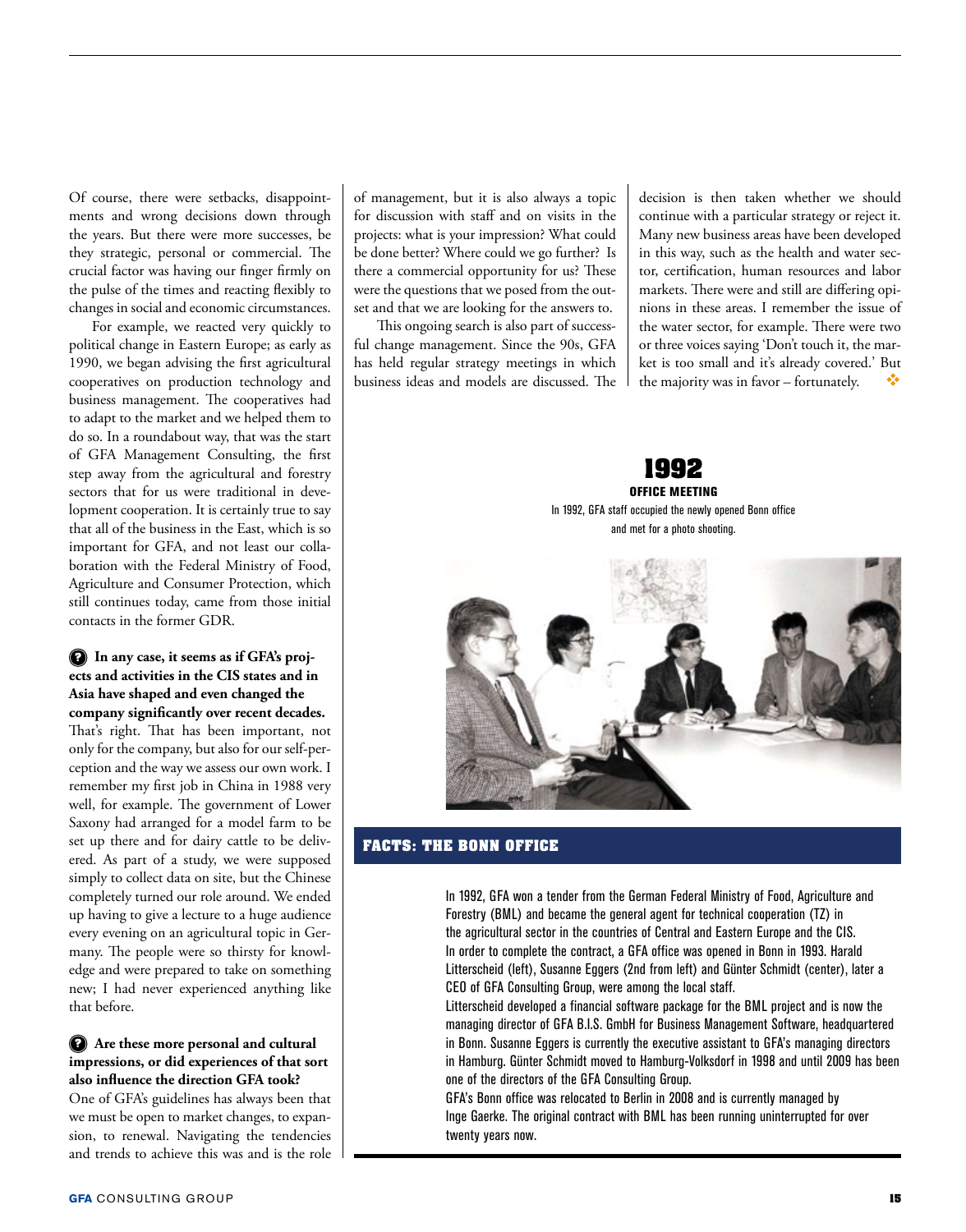

# Outstanding results and sound strategies

GFA's core business of managing development cooperation projects is supported by a network of GFA companies, offices and subsidiaries worldwide.

ince 1982, GFA Consulting Group has a sound track record of providing effective solutions to the challenges in the everchanging global consulting market. The company has implemented complex projects and studies in over 130 countries since 1982. S

Today, leading development agencies, ministries and public clients entrust GFA with helping them to manage ODA projects financed through bilateral and multilateral funds. Working in cooperation with stakeholders in government, the private sector, NGOs and citizens' groups, GFA balances innovation and reliability to meet local needs. The German GIZ and KfW, the European Union EU, the European Investment Bank EIB, the European Bank for Reconstruction and Development EBRD, the Asian Development Bank ADB, the Swiss Agency

for Development and Cooperation SDC and the US Government Millennium Challenge Corporation MCC as well as private companies are amongst the regular GFA clients. Currently, GFA offers services related to the nine business areas Private Sector Development, Financial Systems Development, Public Sector & Fund Management, Labor Markets & Human Resources Development, Agriculture & Rural Development, Climate Change & Energy, Natural Resources & Certification, Health & HIV/AIDS and Water & Sanitation. To achieve outstanding results, new services are continuously integrated into the existing GFA portfolio. Such services are often multi-disciplinary in nature so that related concepts are elaborated by teams from various GFA departments who bring in a variety of competences and expertise.

The focus of GFA's corporate strategy is founded on three decades of success in official development assistance ODA. Gradually, the company has started to offer resulting know-how to private and public customers beyond ODA. Regular market research helps GFA define its position and focus on critical trends. The company tackles change through systemic learning processes where knowledge management has a decisive role to play. In perennial planning cycles, GFA adapts the corporate strategy to product and market decisions, leading to the successive expansion of specialized units, local offices, subsidiaries and independent firms. Members of staff feed this iterative process with ideas which the management team translates into action. GFA's executive board sets priorities and mobilizes the resources necessary for innovations which